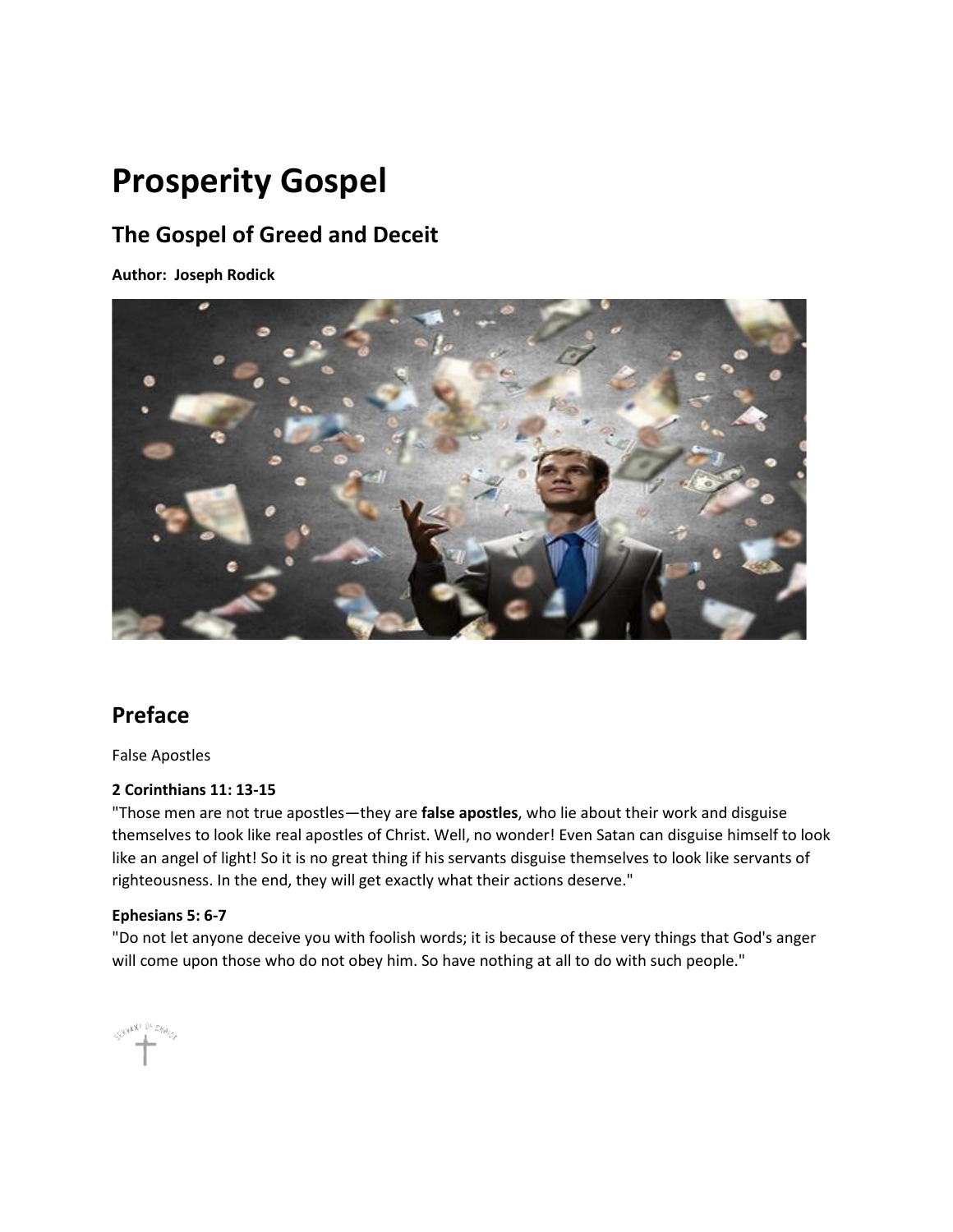# **Introduction**

The "Prosperity Gospel," which was created by the "**Word of Faith**" theology, embraces the belief that the Holy Spirit blesses "the believer" with their **wants** and **desires** without any genuine regard to seeking God's will and direction. The prosperity gospel corrupts and traps a person in pursuing a dangerous corruptible path to obtain personal wealth, which draws a person to seek the **will** and **desires** for oneself rather than Christ Jesus. The scriptures warned us of such imposters in the Word of God. The scriptures refer to them as **false apostles** and not ministers of the word of God. Being **false apostles**, they draw people away from the light of Christ Jesus into the darkness of this world.

The Prosperity Gospel deception is founded by merging the old and new covenants and misinterpreting a few new covenant scriptures. Below are scriptures that will help you understand better the Old and New Covenants. In addition, this essay includes New Covenant scripture teachings on true wealth that will rebuke the "Word of Faith" theology that the false apostles are promoting.



# **The Old Covenant**

# Physical Blessings

**The Mosaic Covenant,** which was later called **The Old Covenant,** is a conditional covenant initially written in stone and made to the children of Israel at Mount Sinai. The agreement from God to the Jews is the **promise** of "earthly blessings" for being obedient to God's law.

# **Deuteronomy 28 The Blessings of Obedience**

"If you obey the Lord your God and faithfully keep all his commands that I am giving you today, he will make you more significant than any other nation on earth. Therefore, to obey the Lord your God and all these blessings will be yours: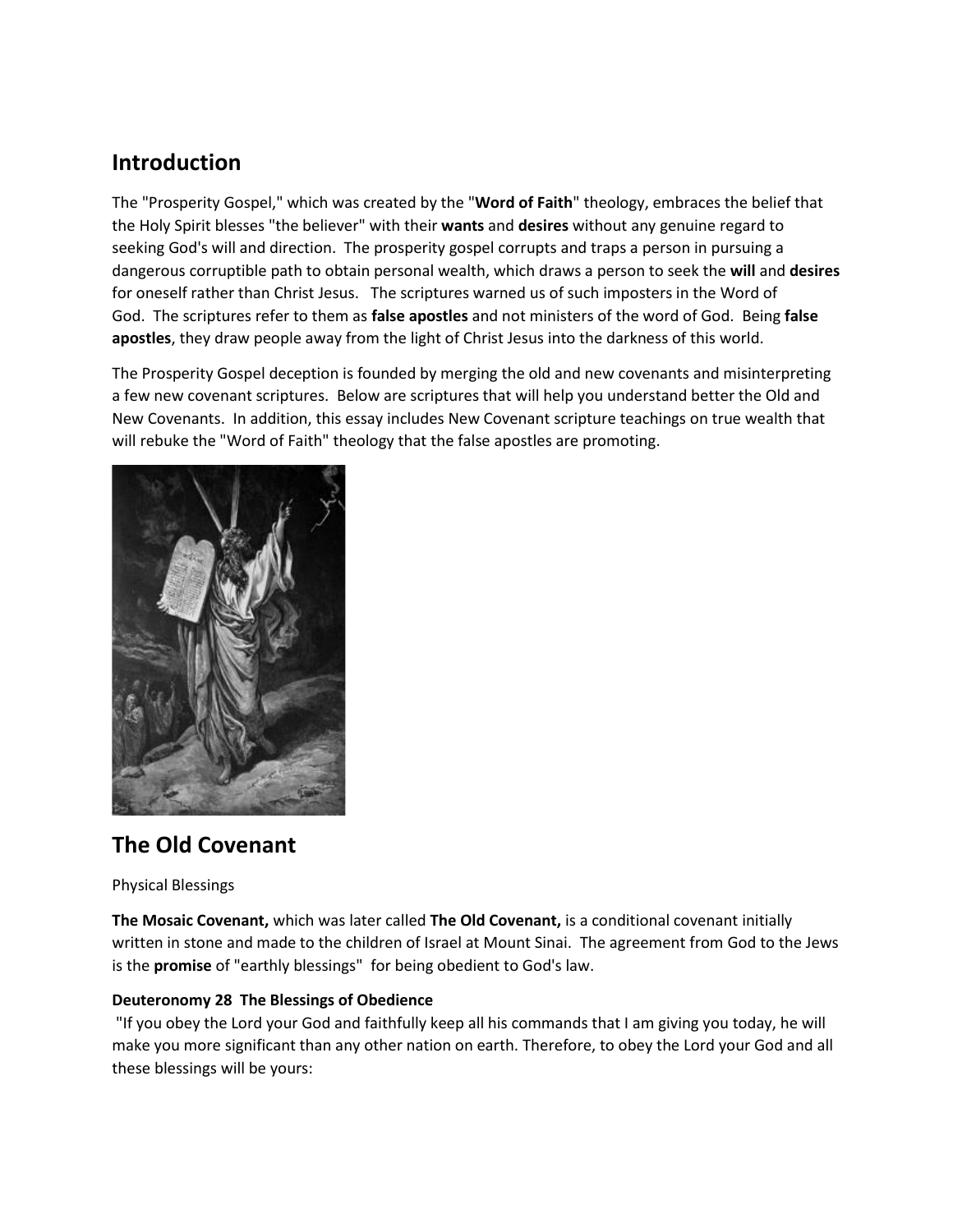"The Lord will bless your towns and your fields.

"The Lord will bless you with many children, with abundant crops, and with many cattle and sheep.

"The Lord will bless your grain crops and the food you prepare from them.

"The Lord will bless everything you do.

"The Lord will defeat your enemies when they attack you. They will attack from one direction, but they will run from you in all directions.

"The Lord, your God, will bless your work and fill your barns with grain. He will bless you in the land that he is giving you.

"If you obey the Lord your God and do everything he commands, he will make you his own people, as he has promised. Then all the peoples on earth will see that the Lord has chosen you to be his own people, and they will be afraid of you. The Lord will give you many children, many cattle, and abundant crops in the land that he promised your ancestors to give you. He will send rain in season from his rich storehouse in the sky and bless all your work so that you will lend to many nations, but you will not have to borrow from any. The Lord, your God, will make you the leader among the nations and not a follower; you will always prosper and never fail if you obey faithfully all his commands that I am giving you today. But you must never disobey them in any way or worship and serve other gods."

# **Summary**

All blessings from God are **"earthly blessings,"** not **spiritual** for being obedient to God's law.

# **Leviticus 26 The Blessings for Obedience**

"The Lord said, "Do not make idols or set up statues, stone pillars, or carved stones to worship. I am the Lord your God. Keep the religious festivals and honor the place where I am worshiped. I am the Lord. "If you live according to my laws and obey my commands, I will send you rain at the right time so that the land will produce crops and the trees will bear fruit. Your crops will be so plentiful that you will still be harvesting grain when it is time to pick grapes, and you will still be picking grapes when it is time to plant grain. You will have all that you want to eat, and you can live in safety in your land.

"I will give you peace in your land, and you can sleep without being afraid of anyone. I will get rid of the dangerous animals in the land, and there will be no more war there. You will be victorious over your enemies; five of you will be able to defeat a hundred, and a hundred will be able to defeat ten thousand. I will bless you and give you many children; I will keep my part of the covenant that I made with you. Your harvests will be so plentiful that they will last for a year, and even then, you will have to throw away what is left of the old harvest to make room for the new. I will live among you in my sacred Tent, and I will never turn away from you. I will be with you; I will be your God, and you will be my people. I, the Lord your God, brought you out of Egypt so that you would no longer be slaves. I broke the power that held you down, and I let you walk with your head held high."

# **Summary**

SHAN IN ONE

Again, all blessings from God are "**earthly blessings,**" not **spiritual** for being obedient to God's law.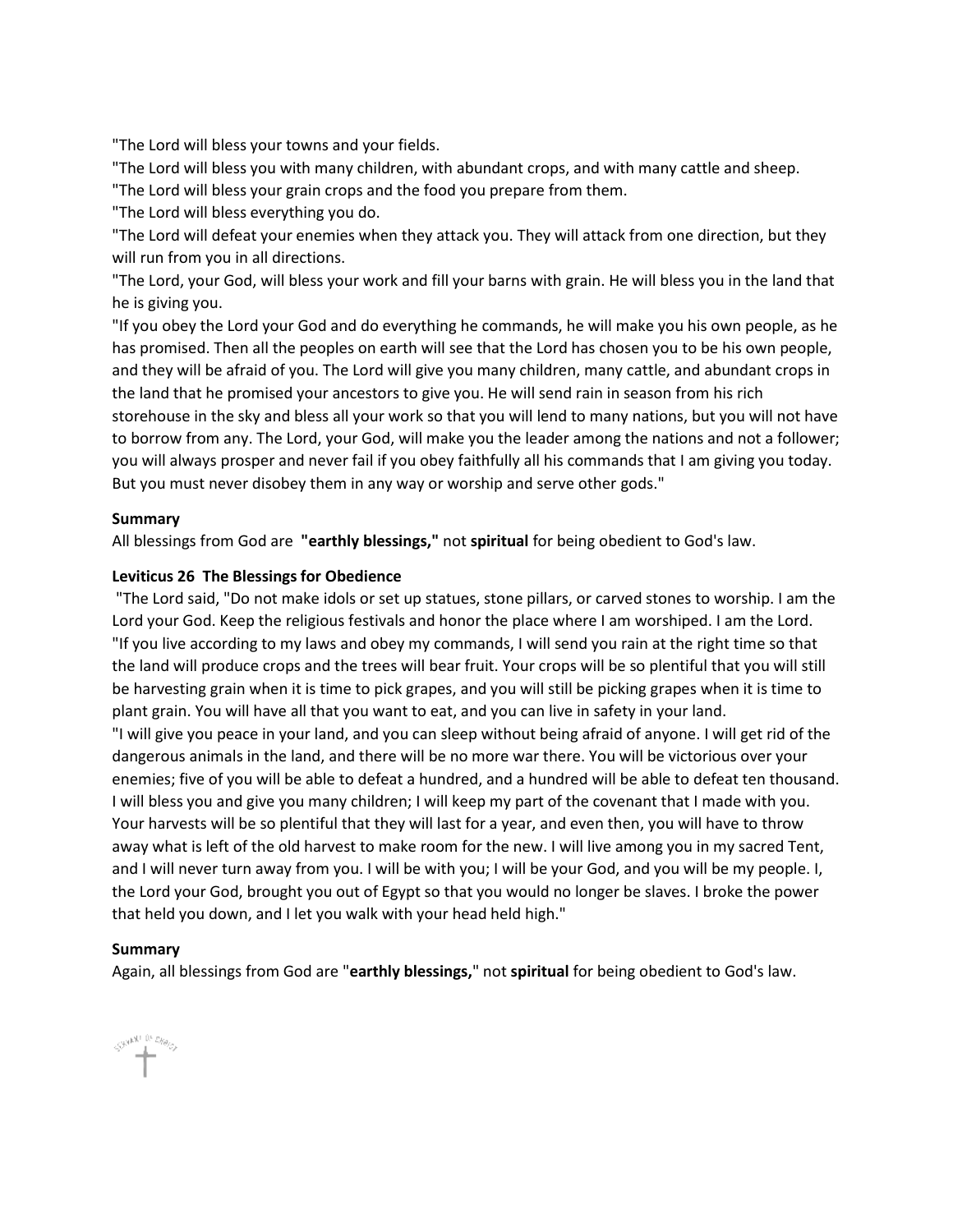

# **The New Covenant**

# **Spiritual Blessings**

T**he New Covenant** is a conditional covenant based on humbling One's heart to Christ Jesus as their Lord and Savior. The agreement is **spiritual**, written in our hearts, and based on **salvation** and **relationship** with Christ Jesus.

# **John 3:16**

"For God loved the world so much that he gave his only Son, so that everyone who believes in him may not die but have **eternal life**."

# **Summary**

The blessing in John 3:16 is a **spiritual blessing** of eternal life.

# **Ephesians 2: 8-9**

"For it is by God's grace that you have been **saved** through faith. It is not the result of your own efforts, but God's gift, so that no one can boast about it."

**Summary** Ephesians 2: 8-9 is a **spiritual blessing** of eternal life.

# **Romans 10: 9-13**

"If you confess that Jesus is Lord and believe that God raised him from death, you will be **saved**. For it is by our faith that we are put right with God; it is by our confession that we are **saved**. The scripture says, "Whoever believes in him will not be disappointed." This verse states no difference between Jews and Gentiles; God is the same Lord of all and richly blesses all who call to him. As the scripture says, "Everyone who calls out to the Lord for help will be **saved**."

# **Summary**

Romans 10: 9-13 is a **spiritual blessing of salvation** for believing in Christ Jesus as your Lord and savior.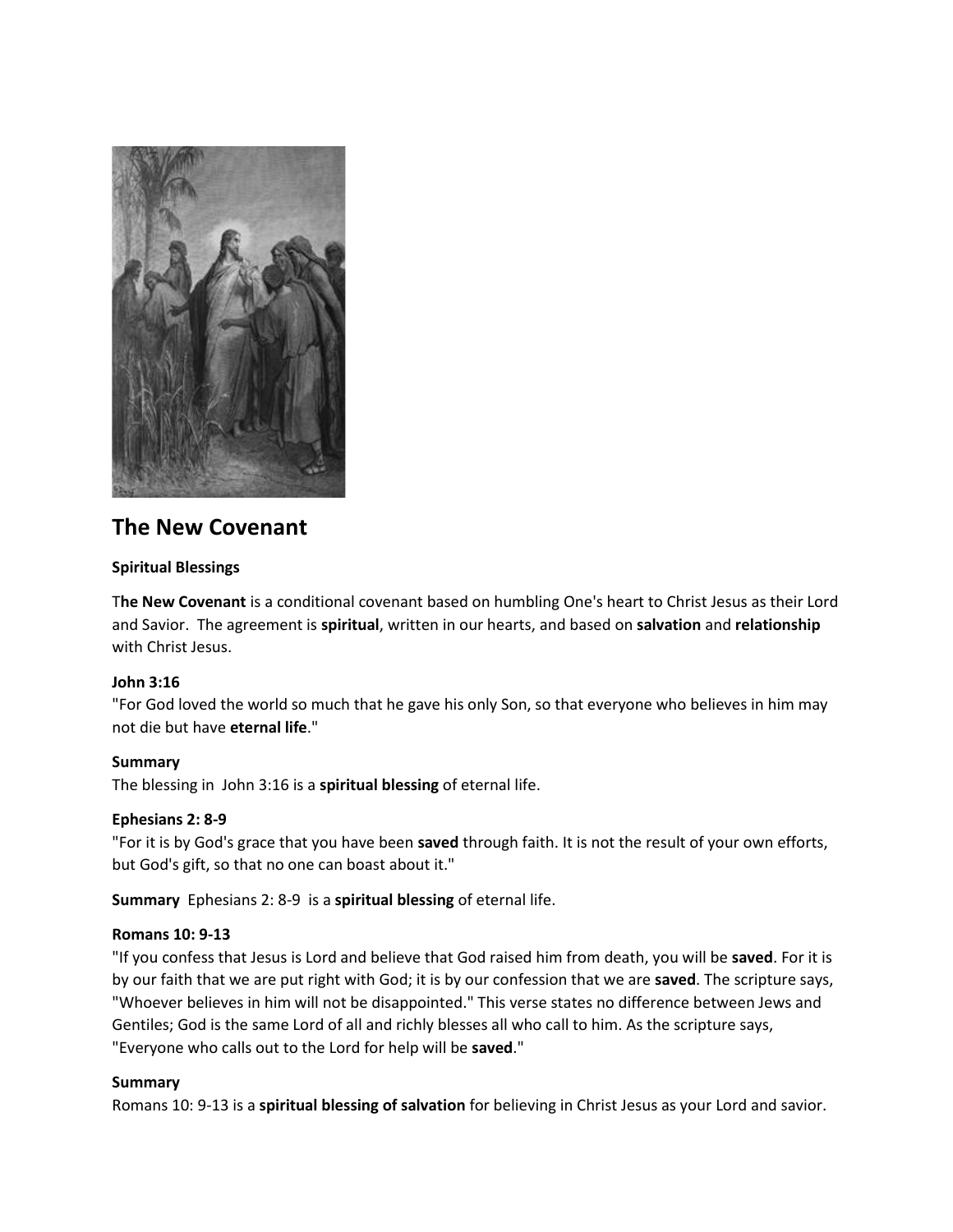# **New Covenant scriptures about wealth.**

# **Luke 12: 13-21 The Parable of the Rich Fool**

A man in the crowd said to Jesus, "Teacher, tell my brother to divide with me the property our father left us."

Jesus answered him, "Friend, who gave me the right to judge or to divide the property between you two?" And he went on to say to them all, "Watch out and guard yourselves from every kind of greed; because your true life is not made up of the things you own, no matter how rich you may be." Then Jesus told them this parable: "There was once a rich man who had land which bore good crops. He began to think to himself, 'I don't have a place to keep all my crops. What can I do? This is what I will do,' he told himself; 'I will tear down my barns and build bigger ones, where I will store the grain and all my other goods. Then I will say to myself, Lucky man! You have all the good things you need for many years. Take life easy, eat, drink, and enjoy yourself!' But God said to him, '**You fool**! This very night you will have to give up your life; then who will get all these things you have kept for yourself?'" And Jesus concluded, "This is how it is with those who pile up riches for themselves but are not rich in God's sight."

# **Summary**

This Parable from Christ Jesus implies that we are "**fools**" seeking **personal** wealth over **spiritual** wealth.

# **Matthew 19: 16-24 The Rich Young Man**

Once a man came to Jesus. "Teacher," he asked, "what good thing must I do to receive eternal life?" "Why do you ask me concerning what is good?" answered Jesus. "There is only One who is good. Keep the commandments if you want to enter life."

"What commandments?" he asked.

Jesus answered, "Do not commit murder; do not commit adultery; do not steal; do not accuse anyone falsely; respect your father and your mother; and love your neighbor as you love yourself."

"I have obeyed all these commandments," the young man replied. "What else do I need to do?" Jesus said to him, "If you want to be perfect, **go and sell all you have and give the money to the poor**, **and you will have riches in heaven**; then come and follow me."

When the young man heard this, he went away sad, because he was very rich.

Jesus then said to his disciples, "**I assure you**: it will be very hard for rich people to enter the Kingdom of heaven. I repeat: it is much harder for a rich person to enter the Kingdom of God than for a camel to go through the eye of a needle."

# **Summary**

The rich man was following the love of money rather than receiving and following the love of Christ Jesus. Jesus also states that the riches He gives us are **spiritual,** not **physical**.

In addition, Christ Jesus indicates that the love of money is a stumbling block to those seeking the Kingdom of heaven.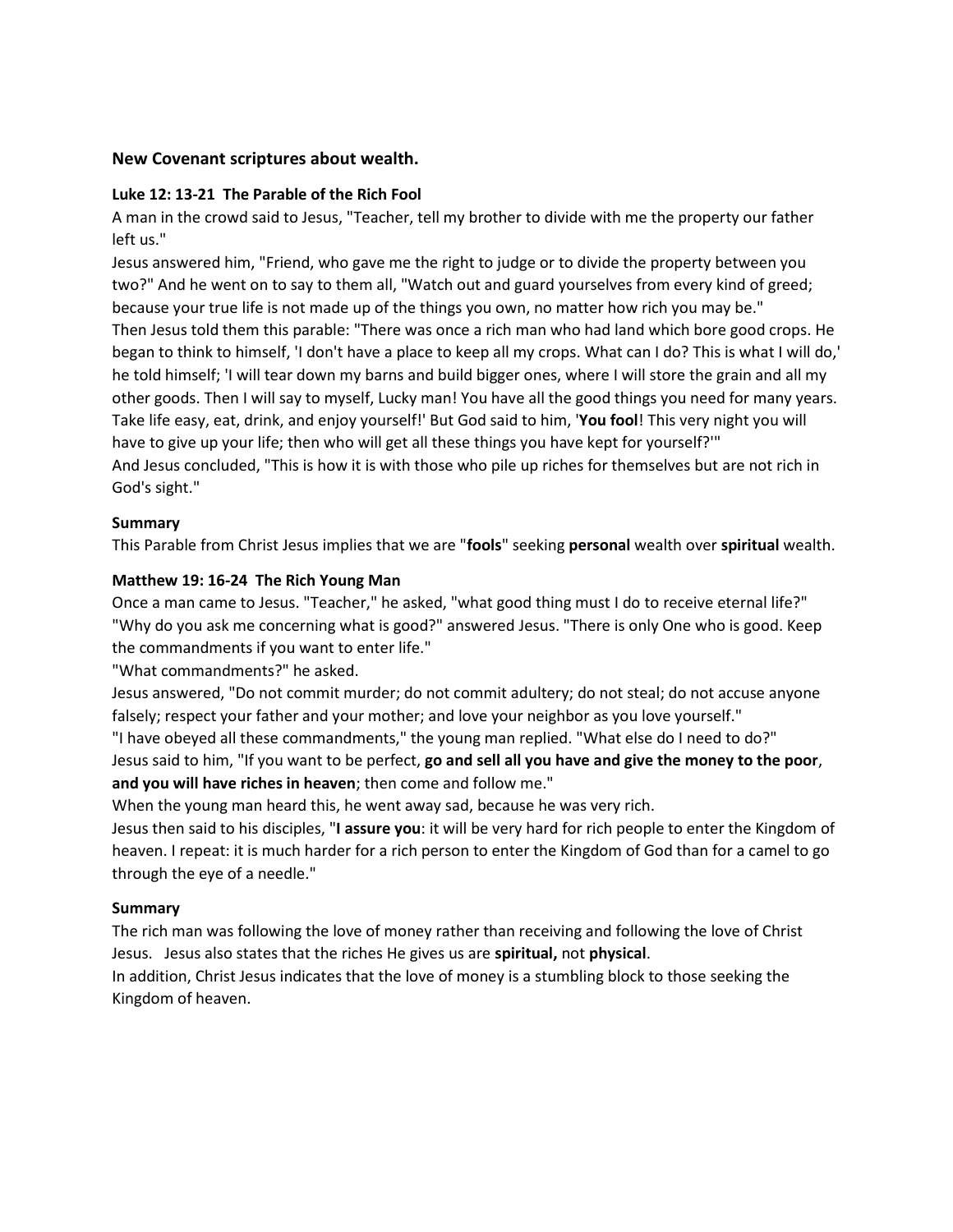#### **Luke 12: 32-34 Riches in Heaven**

"Do not be afraid, little flock, for your Father is pleased to give you the Kingdom. **Sell all your belongings and give the money to the poor**. Provide for yourselves purses that don't wear out, and **save your riches in heaven**, where they will never decrease, because no thief can get to them, and no moth can destroy them. **For your heart will always be where your riches are.**

#### **Summary**

Christ Jesus teaches us that true riches are in your heart and stored in heaven.

#### **Luke 16:13**

"No servant can be the slave of two masters; such a slave will hate one and love the other or will be loyal to one and despise the other. **Therefore, you cannot serve both God and money**."

#### **Summary**

Christ Jesus is straightforward: you have to pick God or Money.

#### **Matthew 6: 24-34 God and Possessions**

"You cannot be a slave of two masters; you will hate one and love the other; you will be loyal to one and despise the other. **You cannot serve both God and money**.

"This is why I tell you: do not be worried about the food and drink you need in order to stay alive, or about clothes for your body. After all, isn't life worth more than food? And isn't the body worth more than clothes? Look at the birds: they do not plant seeds, gather a harvest, and put it in barns; yet your Father in heaven takes care of them! Aren't you worth much more than birds? Can any of you live a bit longer by worrying about it?

"And why worry about clothes? Look how the wild flowers grow: they do not work or make clothes for themselves. But I tell you that not even King Solomon with all his wealth had clothes as beautiful as one of these flowers. It is God who clothes the wild grass—grass that is here today and gone tomorrow, burned up in the oven. Won't he be all the more sure to clothe you? What little faith you have! "So do not start worrying: 'Where will my food come from? or my drink? or my clothes?' (These are the things the pagans are always concerned about.) Your Father in heaven knows that you need all these things. Instead, be concerned above everything else with the Kingdom of God and with what he requires of you, and he will provide you with all these other things. So do not worry about tomorrow; it will have enough worries of its own. There is no need to add to the troubles each day brings.

#### **Summary**

Again, Christ Jesus is straightforward: you have to pick God or Money.

SHANT OF DRAG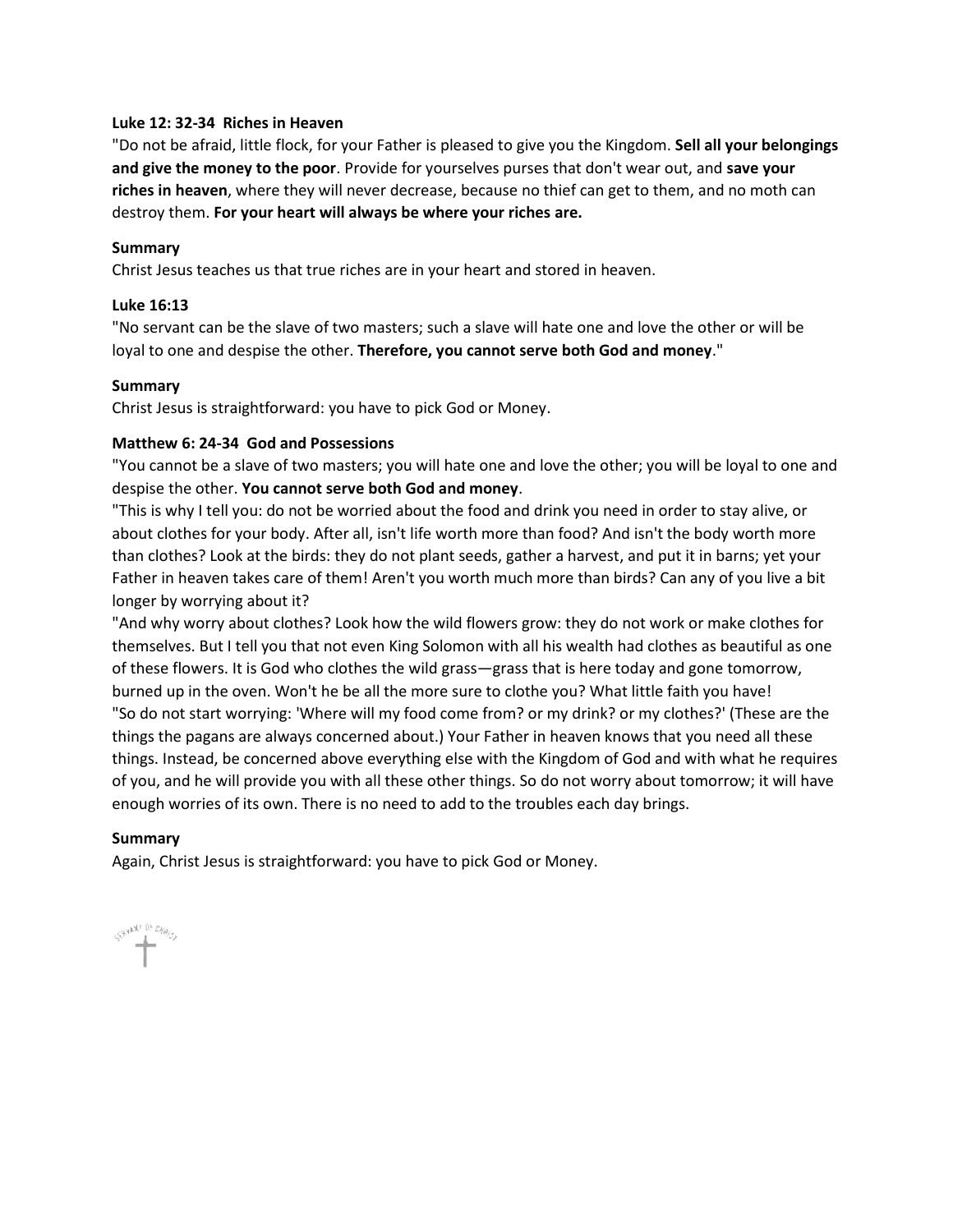

# **The Ministers of Babel**

In 2 Corinthians 8:9, the ministers of the "Word of Faith" theology that teach the Prosperity Gospel have used this one scripture to justify their theology.

# **2 Corinthians 8:9**

"You know the grace of our Lord Jesus Christ; rich as he was, he made himself poor for your sake, in order to **make you rich** by means of his poverty."

However, the verses preceding and after clarify the misinterpretation of the statement, "make you rich," made by the Prosperity Gospel, "Word of Faith," false apostles**.**

# **2 Corinthians 8: 5-7**

"It was more than we could have hoped for! First they gave themselves to the Lord; and then, by God's will they gave themselves to us as well. So we urged Titus, who began this work, to continue it and help you complete this special service of love. You are so **rich in all you have: in faith, speech, and knowledge**, in your eagerness to help and in your love for us. And so we want you to be generous also in this service of love."

# **2 Corinthians 8: 13-14 Share**

"I am not trying to relieve others by putting a burden on you; but since you have plenty at this time, **it is only fair that you should help those who are in need**. Then, when you are in need, and they have plenty, they will help you. In this way, both are treated equally."

# **Summary**

The verse preceding 2 Corinthians 8:9 explains that riches are **spiritual, not physical,** and consist of being rich is in faith, speech, and knowledge. Also, 2 Corinthians 8:9 indicates that we should **help** our brothers and sisters in need.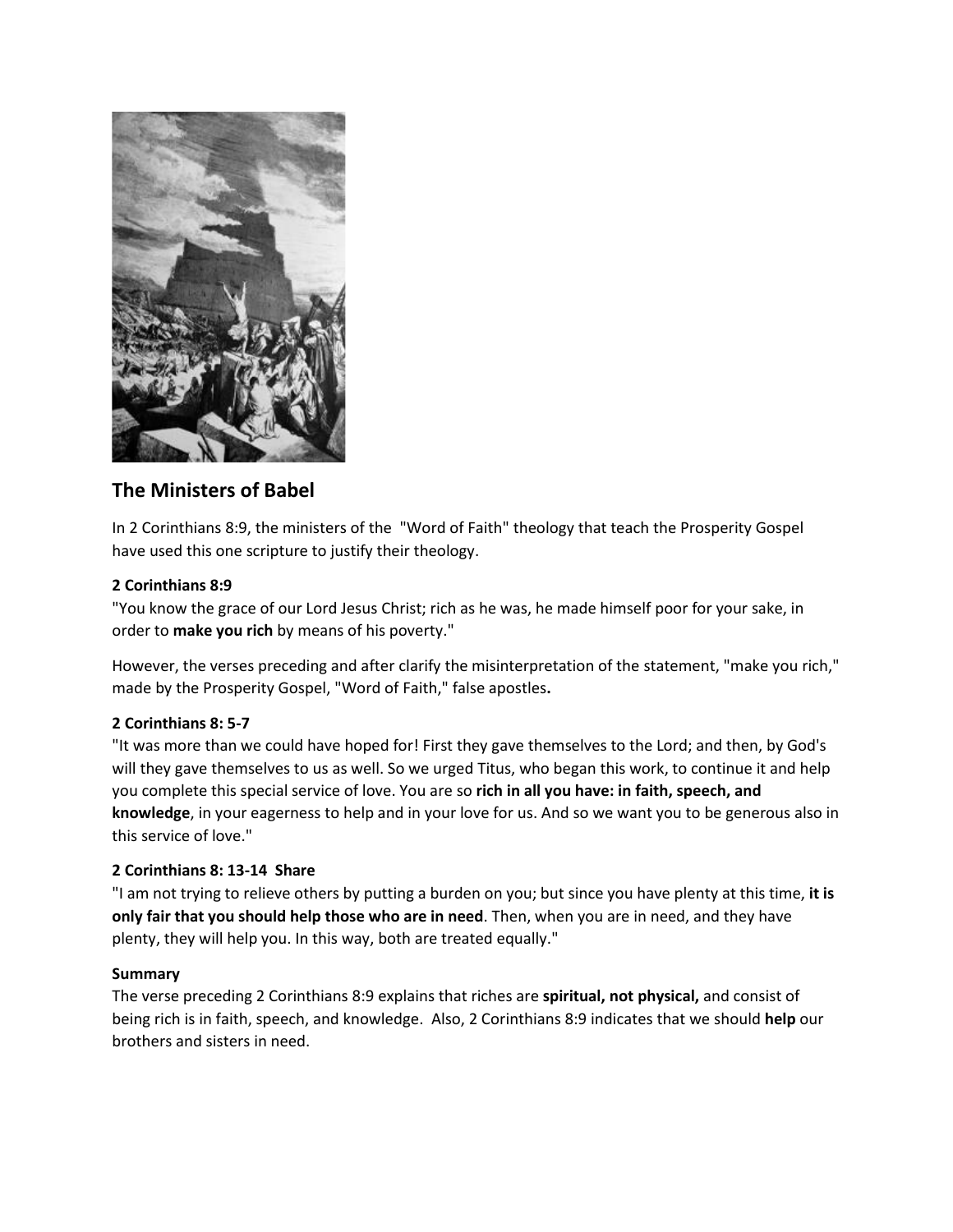# **Course of Action**

# **James 4: 1-9 Friendship with the World**

"Where do all the fights and quarrels among you come from? They come from your desires for pleasure, which are constantly fighting within you. You want things, but you cannot have them, so you are ready to kill; you strongly desire things, but you cannot get them, so you quarrel and fight. **You do not have what you want because you do not ask God for it**. And when you ask, you do not receive it, **because your motives are bad; you ask for things to use for your own pleasures**. **Unfaithful people! Don't you know that to be the world's friend means to be God's enemy? If you want to be the world's friend, you make yourself God's enemy**. Don't think that there is no truth in the scripture that says, "The spirit that God placed in us is filled with fierce desires." But the grace that God gives is even stronger. As the scripture says, "**God resists the proud, but gives grace to the humble.**"

So then, **submit yourselves to God**. Resist the Devil, and he will run away from you. **Come near to God**, and he will come near to you. Wash your hands, you sinners! Purify your hearts, you hypocrites! Be sorrowful, cry, and weep; change your laughter into crying, your joy into gloom! **Humble yourselves before the Lord, and he will lift you up**."

# **Matthew 16: 24-28**

"Then Jesus said to his disciples, "If any of you want to come with me, **you must forget yourself, carry your cross, and follow me**. For if you want to save your own life, you will lose it; but if you lose your life for my sake, you will find it. **Will you gain anything if you win the whole world but lose your life?** Of course not! There is nothing you can give to regain your life. For the Son of Man is about to come in the glory of his Father with his angels, and then he will reward each one according to his deeds. I assure you that there are some here who will not die until they have seen the Son of Man come as King."

# **Romans 12: 1-2**

"So then, my friends, because of God's great mercy to us I appeal to you: Offer yourselves as a living sacrifice to God, dedicated to his service and pleasing to him. This is the true worship that you should offer. **Do not conform yourselves to the standards of this world**, but let God transform you inwardly by a complete change of your mind. Then you will be able to know the will of God—what is good and is pleasing to him and is perfect."

# **Matthew 22: 37-40**

"Jesus answered, " '**Love the Lord your God with all your heart, with all your soul, and with all your mind**.' This is the greatest and the most important commandment. The second most important commandment is like it: '**Love your neighbor as you love yourself**.' The whole Law of Moses and the teachings of the prophets depend on these two commandments."

# **Conclusion**

God has made **two (2) major covenants** with humankind,

**The Old Covenant,** which is a conditional covenant initially written in stone and made to the children of Israel at Mount Sinai. The agreement is based on "earthly blessings" for obedience to God's law. **and**